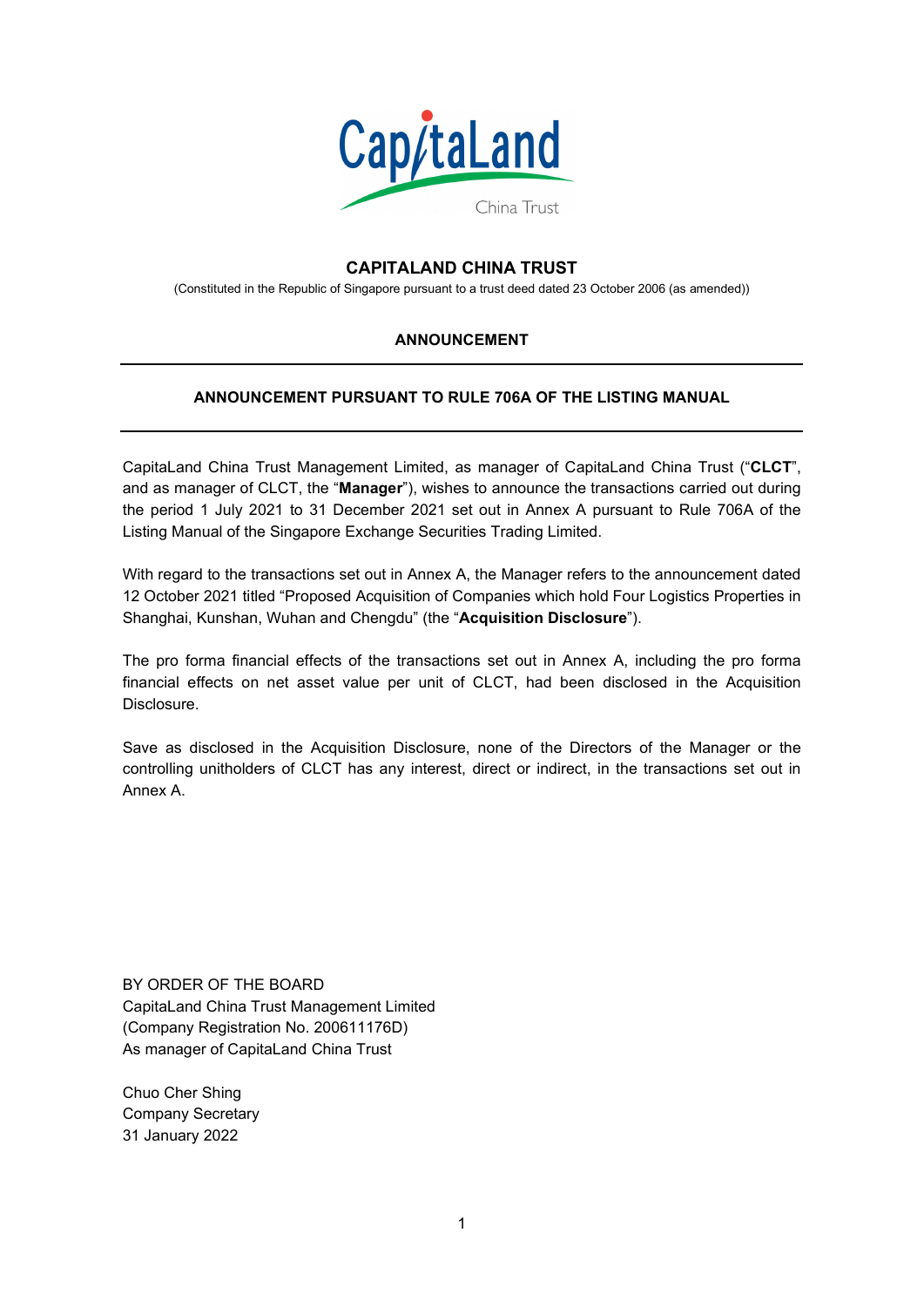#### **Important Notice**

The past performance of CapitaLand China Trust ("**CLCT**") is not indicative of future performance. The listing of the units in CLCT ("**Units**") on the Singapore Exchange Securities Trading Limited (the "**SGX-ST**") does not guarantee a liquid market for the Units. The value of the Units and the income derived from them may fall as well as rise. Units are not obligations of, deposits in, or guaranteed by, CapitaLand China Trust Management Limited, as manager of CLCT (the "**Manager**") or any of its affiliates. An investment in the Units is subject to investment risks, including the possible loss of the principal amount invested. Investors have no right to request that the Manager redeem or purchase their Units while the Units are listed on the SGX-ST. It is intended that holders of Units may only deal in their Units through trading on the SGX-ST.

This announcement is for information only and does not constitute an invitation or offer to acquire, purchase or subscribe for the Units.